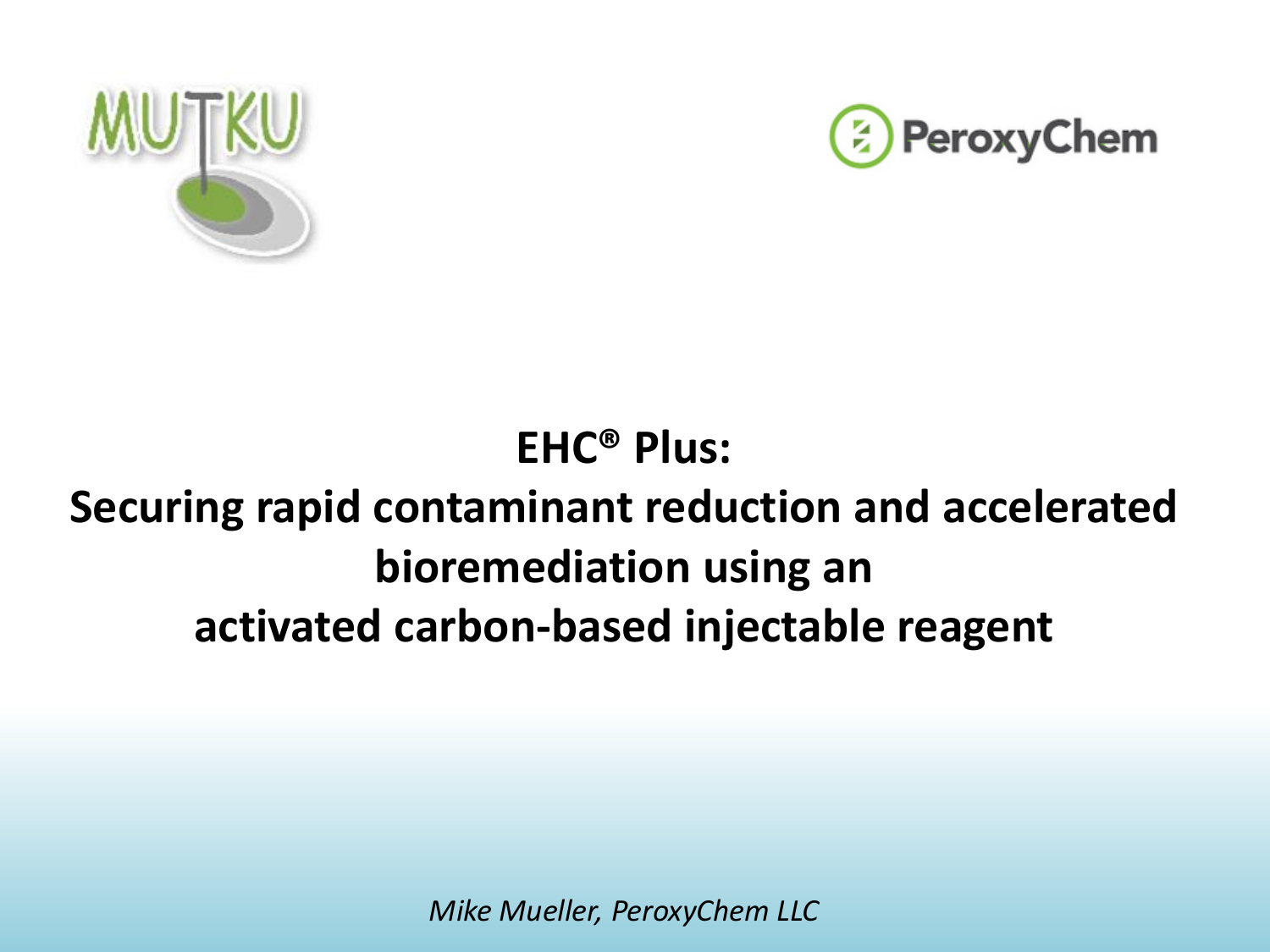## **Activated Carbon (AC) Technology**

- Activated Carbon based technology applies a mixture of AC complemented with chemical and/or biological amendments for in-situ remediation.
- The AC adsorption pathway can result in rapid decrease of dissolved phase CoC concentrations and reduce mass flux off-site, if contact is established.
- Destructive pathways are critical for overall treatment, because the ideal long-term goal is to destroy target CoCs, whilst using AC as a complementary adsorption pathway.
- The **destructive pathway best shown by chloride generation** when treating CVOCs. However, environmental molecular diagnostic (EMD) tools can provide secondary lines of evidence.

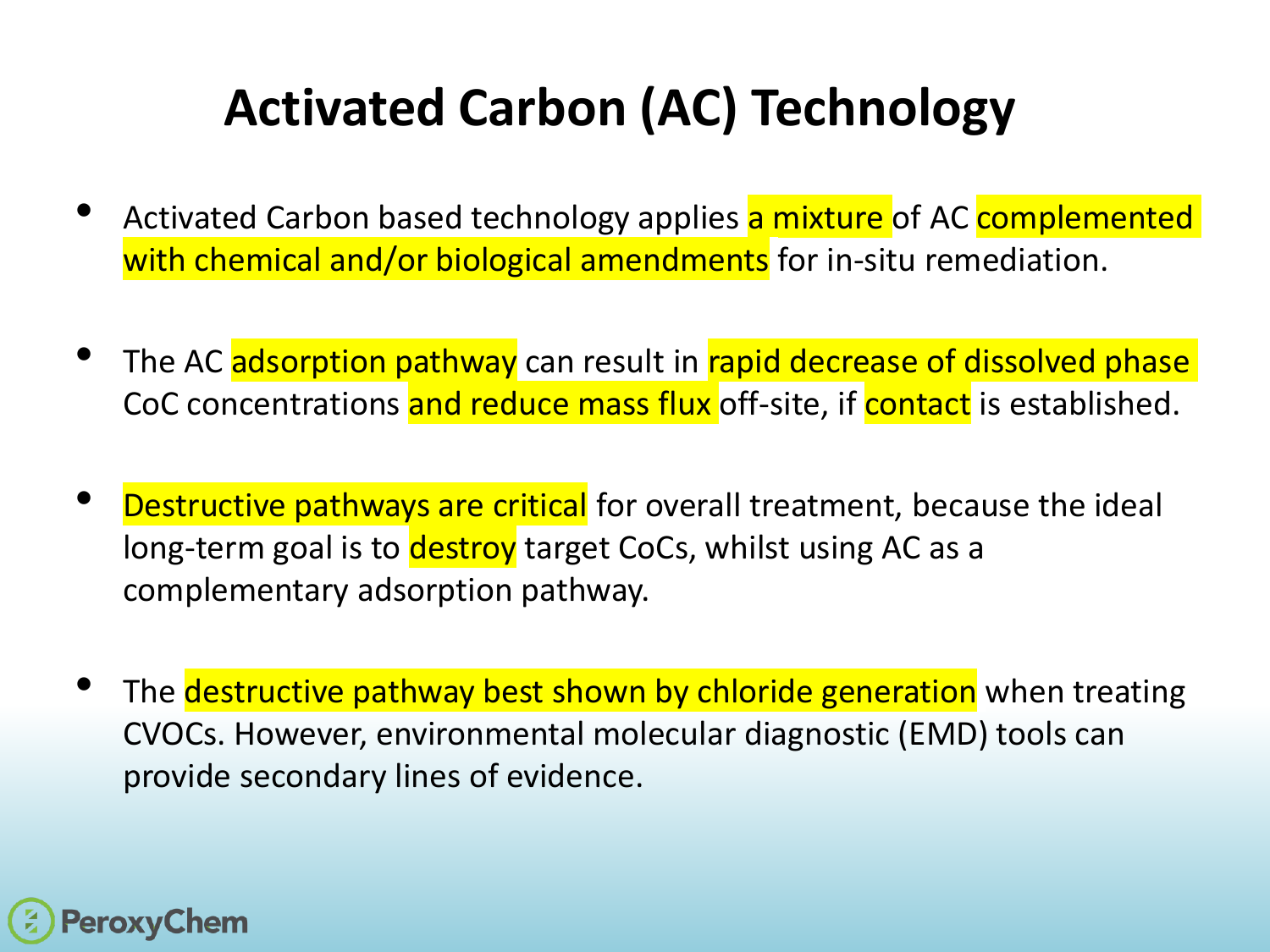### **EHC Plus:**

### **Destructive power of EHC ISCR reagent,** *plus* **adsorptive ability of PAC for long term treatment and polishing**

- EHC Plus reagent is a synergistic mixture of micro-scale **ZVI**, a slow EHC® Plus release organic carbon source, VF/ and  $15%$  (wt)  $PAC$ ZVI and organic carbon promote abiotic Fe (0) / biotic degradation of cVOCs, pesticides and organic explosives  $H^+$ H+ PAC provides an additional adsorption **Activated Carbon** Fe $(0)$  $Fe<sup>2+</sup>$ pathway - resulting in an immediate drop in ZVI aqueous contaminants, while ISCR
- conditions are established and a dynamic treatment zone is created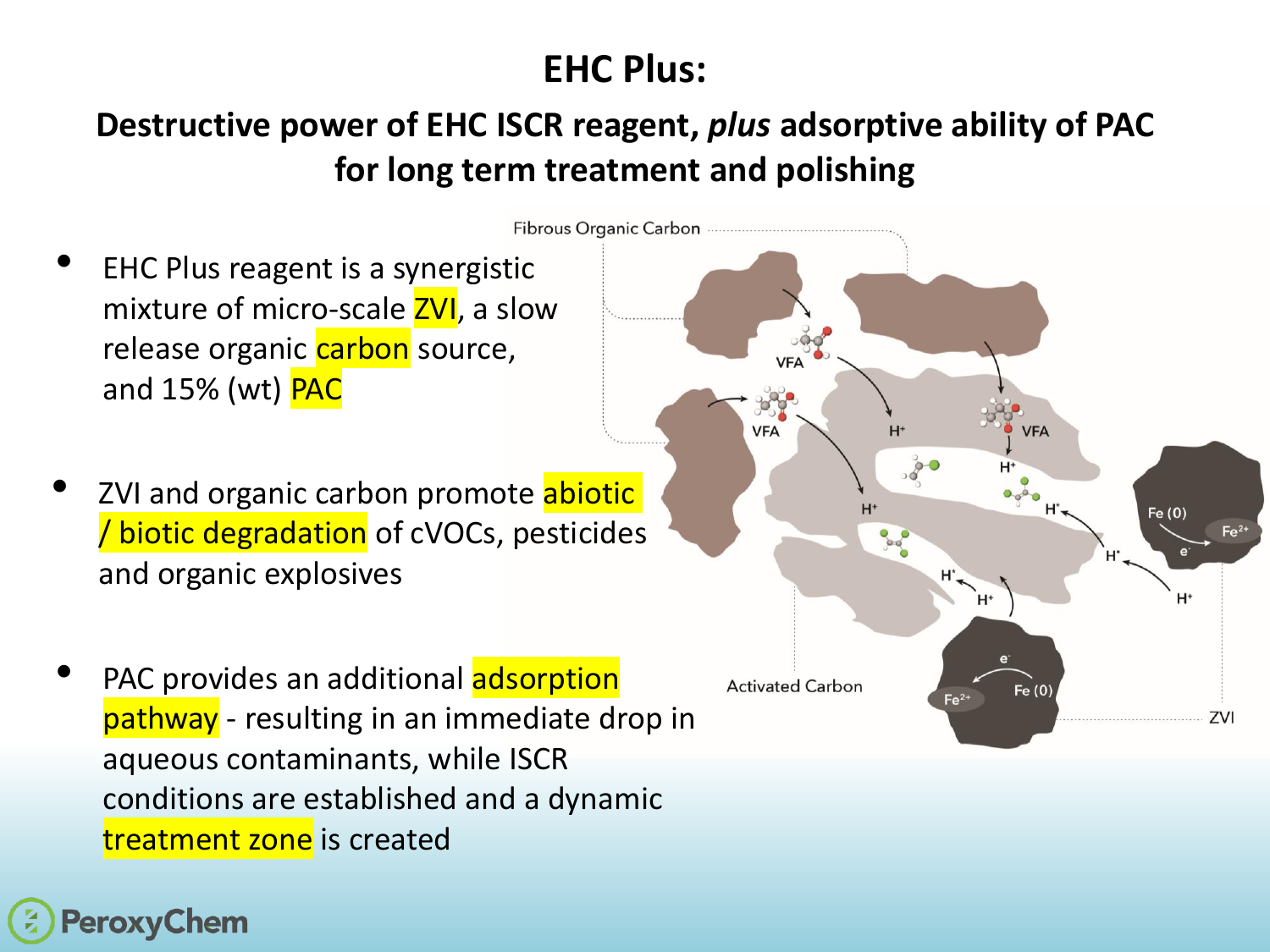## **Key Benefits**

1. Multiple and dynamic reaction pathways  $\rightarrow$  abiotic, biotic, adsorptive

2. Abiotic and biotic pathways destroy contaminants, including those with lower adsorption affinity for activated carbon, such as vinyl chloride, chloroethanes, and dichloroethanes

3. Synergistic organic carbon and ZVI mixture creates a "reactive halo" in the Downgradient Zone thru VFAs and soluble Fe corrosion products

4. Solid PAC stays in the Injection Zone and does not migrate with groundwater flow - cutting off contaminant plumes and helping achieve low remedial goals

| <b>Chemical name</b> | <b>CAS-No</b> | Weight %  |
|----------------------|---------------|-----------|
| Iron                 | 7439-89-6     | $15 - 40$ |
| Organic amendment    | Proprietary   | 44-70     |
| Soybean oil          | 8001-22-7     |           |
| Activated carbon     | 7440-44-0     | $10 - 15$ |
| Viscosity modifier   | Proprietary   | 0-5       |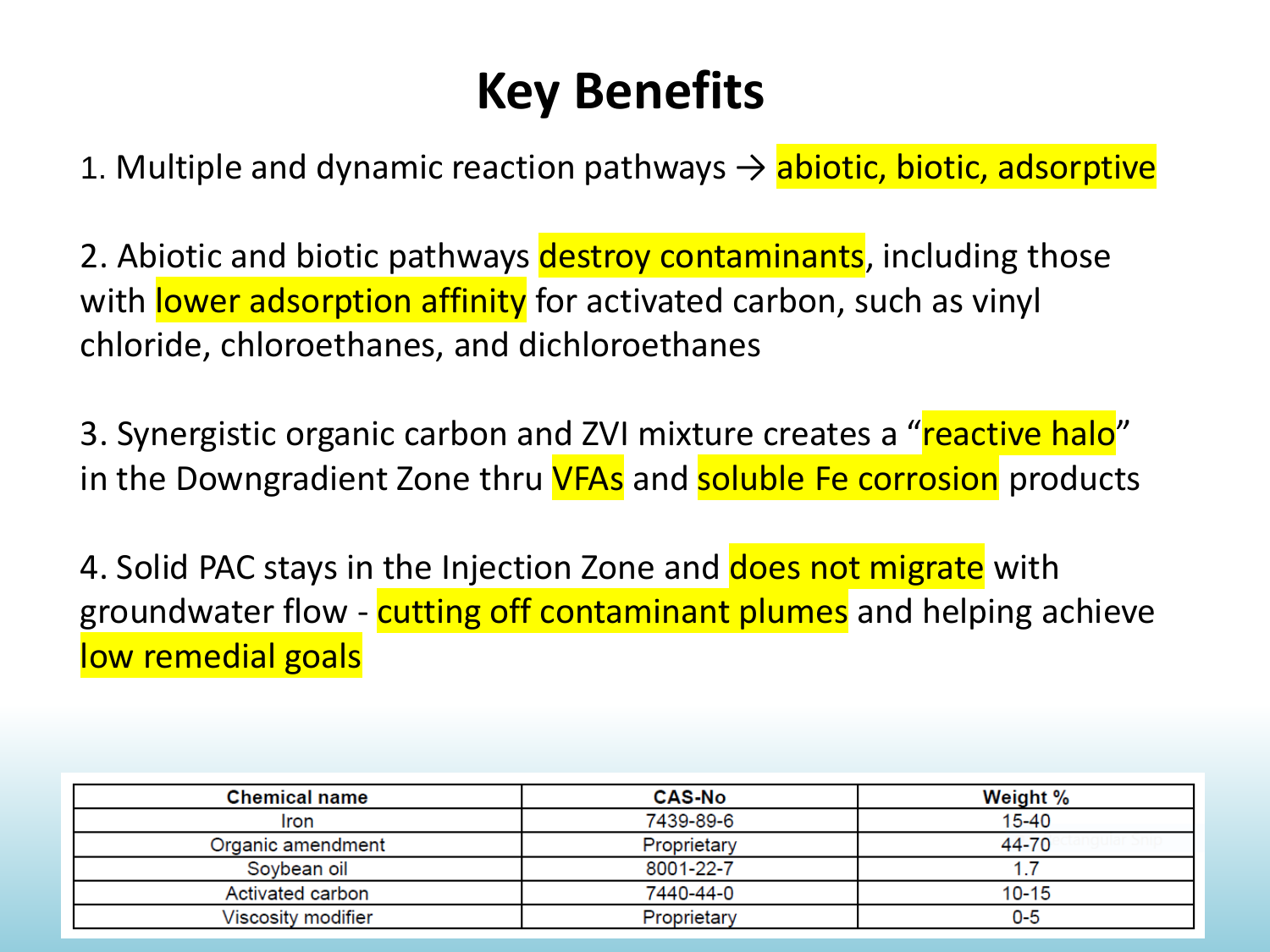## **EHC Plus - Downgradient Effects**

### Zone of influence typically exceeds direct placement zone, in downgradient direction

- Elevated levels of TOC, ferrous iron, reduction in ORP, buffered pH
- Measured up to 20 m away  $-$  dependent upon GW flow velocity

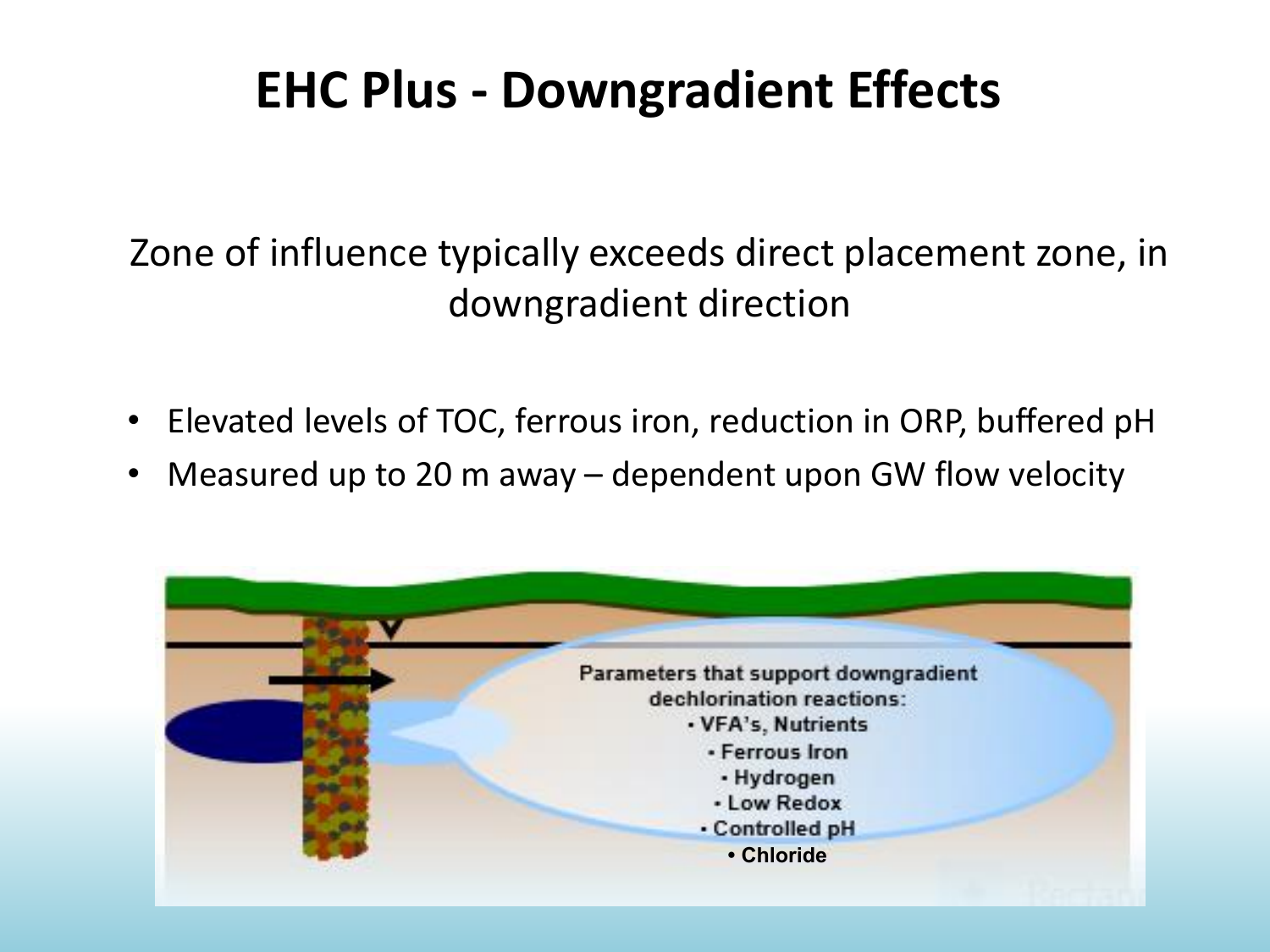## **Bench-Scale Data for CVOC Treatment with EHC Plus**



Figure 1: Schematic of experimental set up. The peristaltic pump transfers feed water from a collapsible Teflon bag into the bottom of the column. Effluent from the column flows through soil microcosm #1 and then soil microcosm #2.

#### Table 1: **Column Study Details.**

| Flow rate per column:                     | 55                    | mL/day            |
|-------------------------------------------|-----------------------|-------------------|
| Influent TCE concentration in groundwater | $\sim$ 5,000 to 6,000 | $\mu$ g/L         |
| Column diameter:                          | 5.2                   | cm                |
| Column length:                            | 50                    | cm                |
| Column volume:                            | 1,062                 | $\textsf{cm}^{3}$ |
| Assumed porosity within column            | 200                   | $\text{cm}^3$     |
| Calculated contact time:                  | 3.6                   | days              |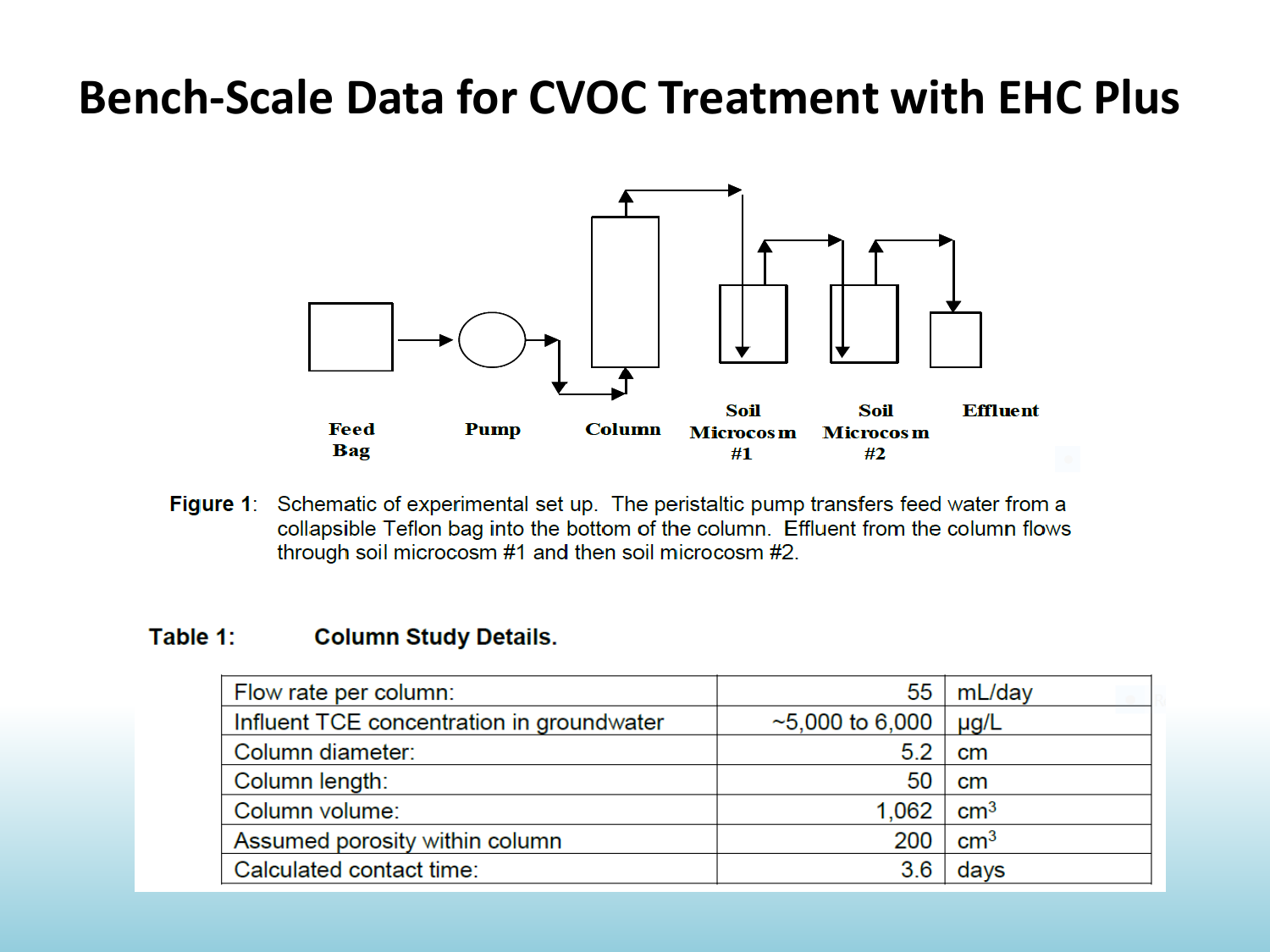## **Bench-Scale Data for CVOC Treatment with EHC Plus**





- Feed water to columns only had TCE.
- Effluent from the sterile Control shows that most TCE is breaking through, as one would expect, and no daughter products are formed.
- Effluent columns show that neither TCE nor the daughter products are coming off. Perceived as complete removal by physical adsorption to PAC.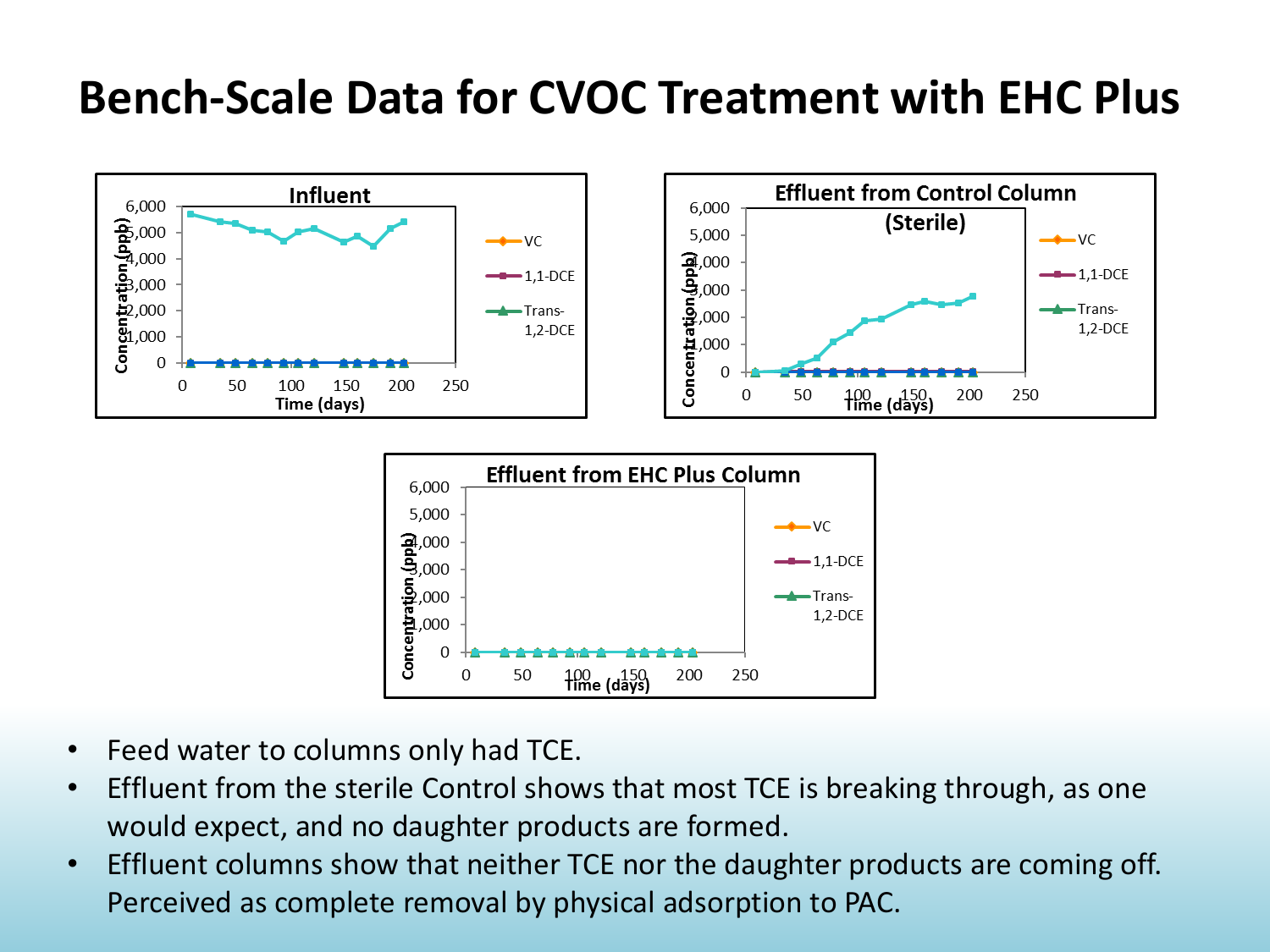# **Release of chloride indicates that CVOCs are being treated with EHC Plus**





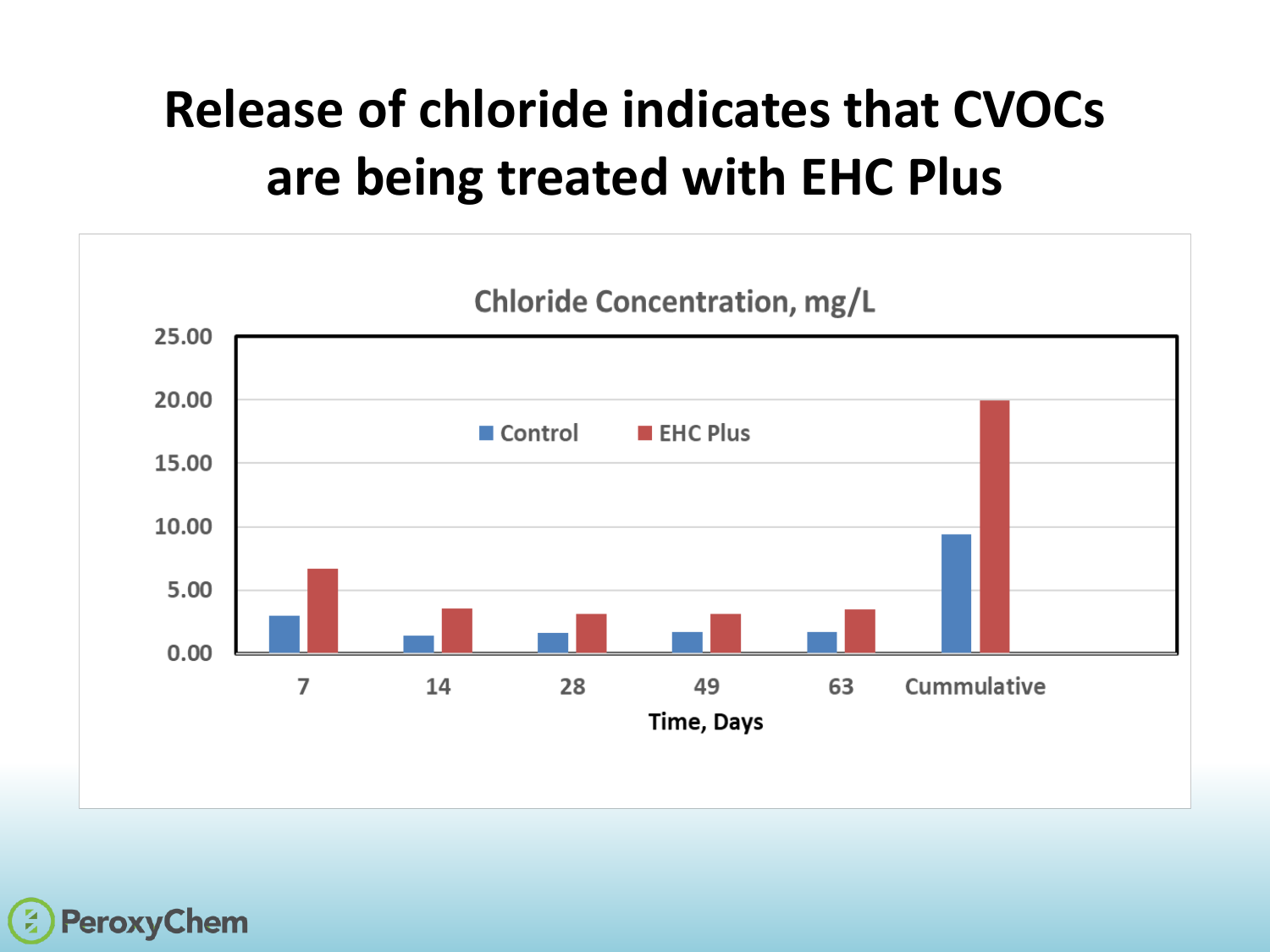## **EHC Plus - Installation Methods**

- Injection of slurry via Direct Push Technology (DPT)
- Hydraulic or Pneumatic Emplacement (for fine-grain formations including clay, weathered and fractured bedrock)
- Direct Placement into open excavations or Trench PRBs
- Deep soil mixing





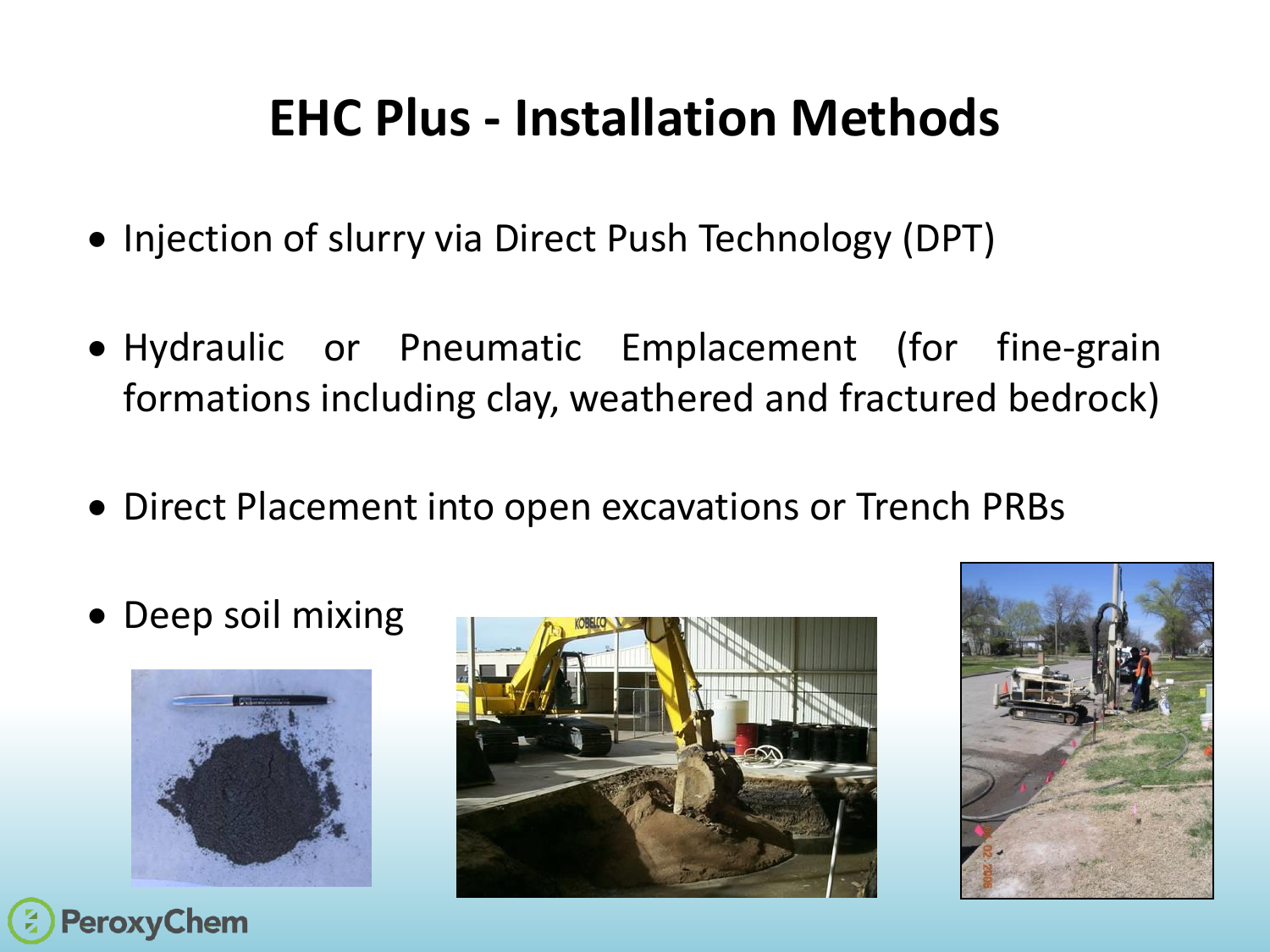## **EHC Plus - Case Study, Confidential Site USA**

#### **Site Background**

- Former manufacturing facility where operations ceased in 1990s.
- TCE distributed via sub-grade piping to pits used for degreasing.

#### **Site Hydrogeology**

- 7.5 m of fill placed above former canal.
- >60 m of sand and gravel deposits with till lenses and aquitards.
- GW seepage velocity is 0.2 m/day.

#### **Key Findings**

- TCE in soil gas at property boundary as high as 176,000  $\mu$ g/m<sup>3</sup>
- TCE in source area soils up to 280 mg/Kg in the fill material.
- Highly oxic aquifer; no degradation products present
- Maximum TCE in groundwater up to 5.5 mg/L in source area.
- Plume migrating E/SE away from the river, across road and into residential area.

#### **Remediation Objectives:**

- **Prevent off-site migration of CVOCs**
- **Treat portion of the off-site plume and eliminate exposure to down-gradient receptors.**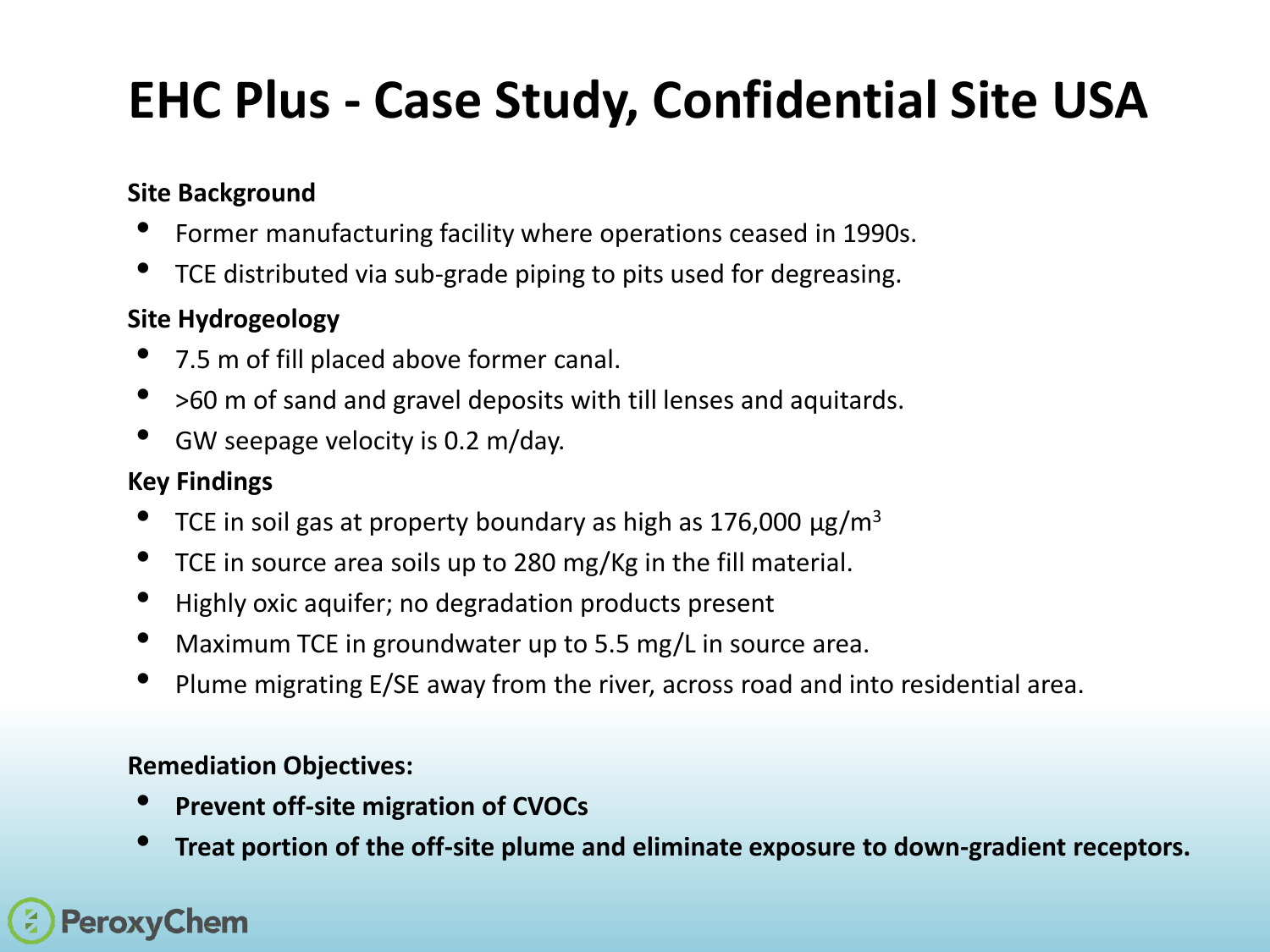## **Remedial Approach**



#### **Environmental Molecular Diagnostics (EMDs) used**

- Molecular Biological Tools (MBTs)
- Compound Specific Isotope Analysis (CSIA)

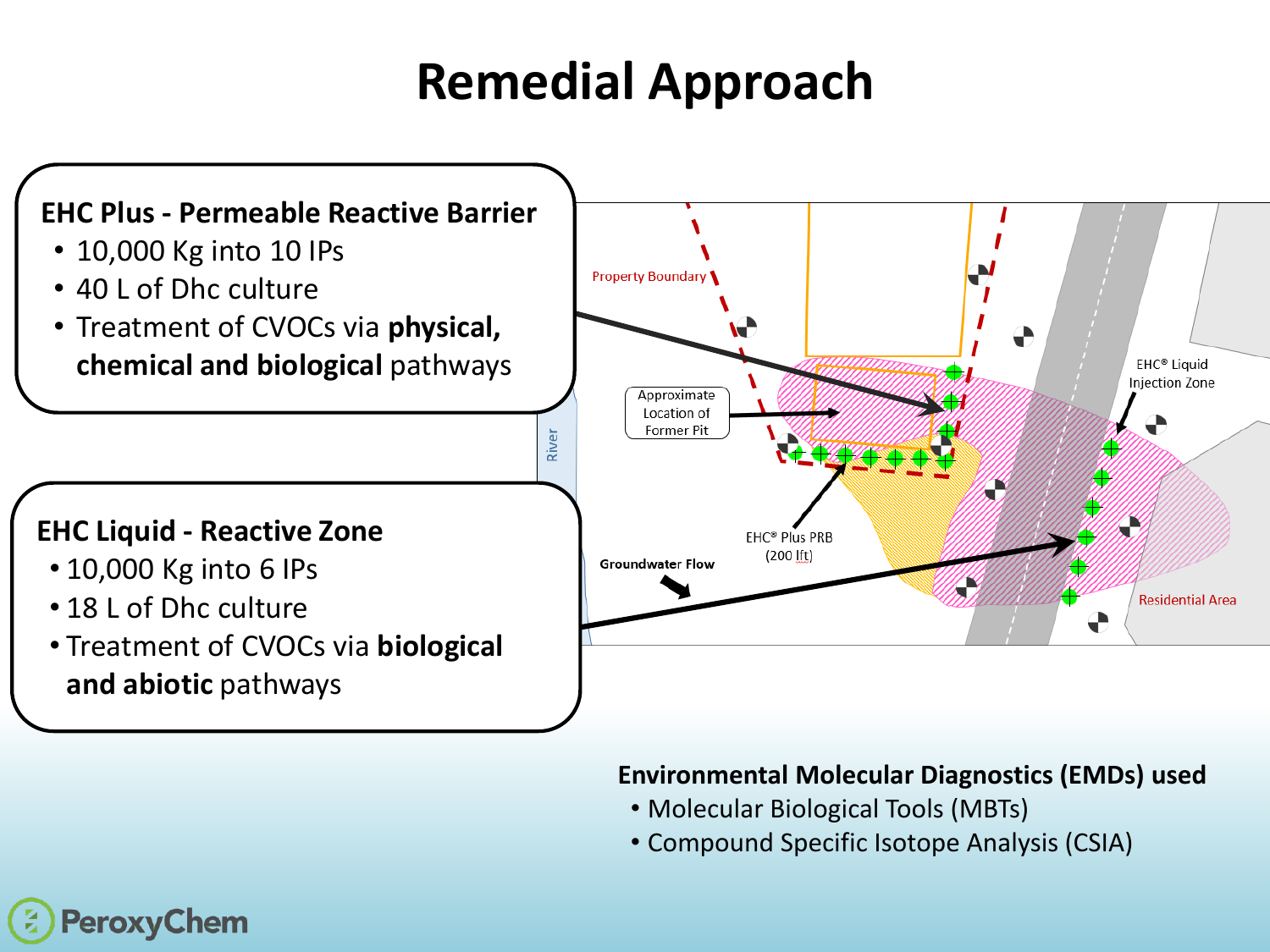## **One Year Performance Monitoring Results**

- Pre-Injection Feb 2017
- Post-Injection in Feb 2018



|               | In the EHC Plus PRB |                  | Downgradient of the<br><b>EHC Plus PRB</b> |                 | Downgradient of the<br><b>EHC Liquid Reactive</b><br>Zone |                                            |
|---------------|---------------------|------------------|--------------------------------------------|-----------------|-----------------------------------------------------------|--------------------------------------------|
|               | $MW-1$              |                  | $MW-8$                                     |                 | $MW-20$                                                   |                                            |
|               | <b>Pre</b>          | Post             | <b>Pre</b>                                 | Post            | <b>Pre</b>                                                | Post                                       |
| ORP, mV       | 126                 | $\sim$ -399      | 125                                        | $-344$          | 132                                                       | $-362$<br><b>START OF BUILDING COMPANY</b> |
| Sulfate, mg/L | 99.8                | 16.4             |                                            | $133 \times 10$ | 78                                                        | 21                                         |
| VFAs, mg/L    | $< 0.10$ 103.2      |                  | $< 0.10$ 59.9                              |                 | $< 0.10$ 0.26                                             |                                            |
| DHC, cells/ml |                     | 5.7E+02 1.6E+05  | $< 5.0 + 01$ 3.9E+06                       |                 | $< 5.0 + 01$ 3.0E+04                                      |                                            |
| TCE, mg/L     |                     | $0.13$ < $0.005$ |                                            | $0.038$ <0.005  |                                                           | $0.26$ < $0.005$                           |
| Cis-DCE, mg/L | $< 0.005$ 0.04      |                  |                                            | $0.004$ 0.072   | $0.0037$ <0.005                                           |                                            |
| VC, mg/L      |                     | ND 7 0.019       | $< 0.002$ 0.022                            |                 | $< 0.002$ 0.042                                           |                                            |
| Ethene, mg/L  | $< 0.0001$ 0.016    |                  | $< 0.0001$ 0.032                           |                 | $< 0.001$ 0.002                                           |                                            |

### **Confirmation of Degradation Occurring**

- All key indicators indicating expected trends
- CSIA lines of evidence
- MBT's: increase in Dhc population
- Formation of daughter products

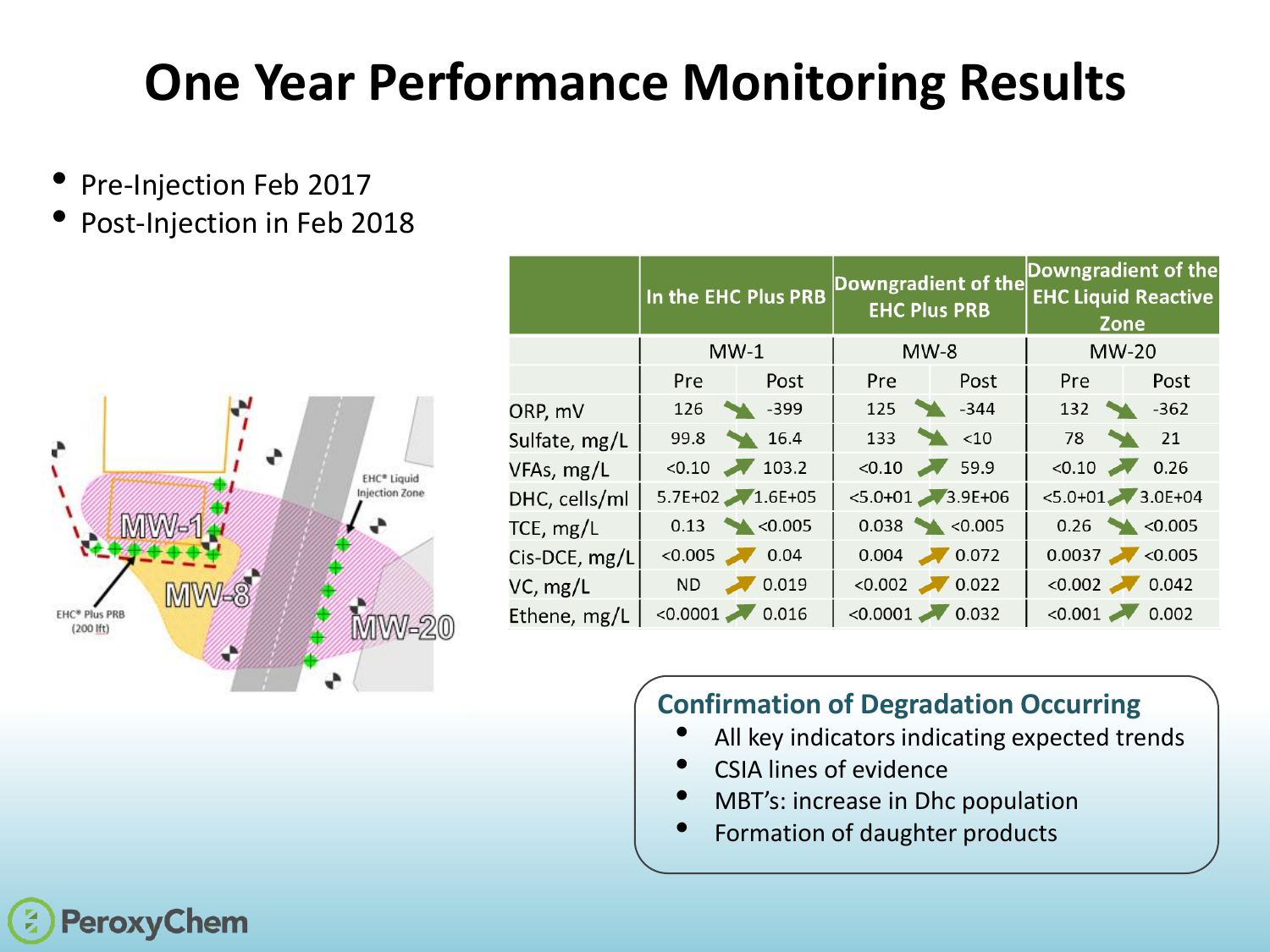## **Plume Response EHC Plus & EHC Liquid Injections**





![](_page_12_Figure_3.jpeg)

### **Expected Continued Site Treatment**

- EHC Plus PRB: 5 10 years
- EHC Liquid Reactive Zone: 2 4 years
- ✓ **Prevent off-site migration of CVOCs**

✓ **Treat portion of off-site plume and eliminate exposure to down-gradient receptors**

✓ **72% Mass Removal from combined remedy after one year of treatment**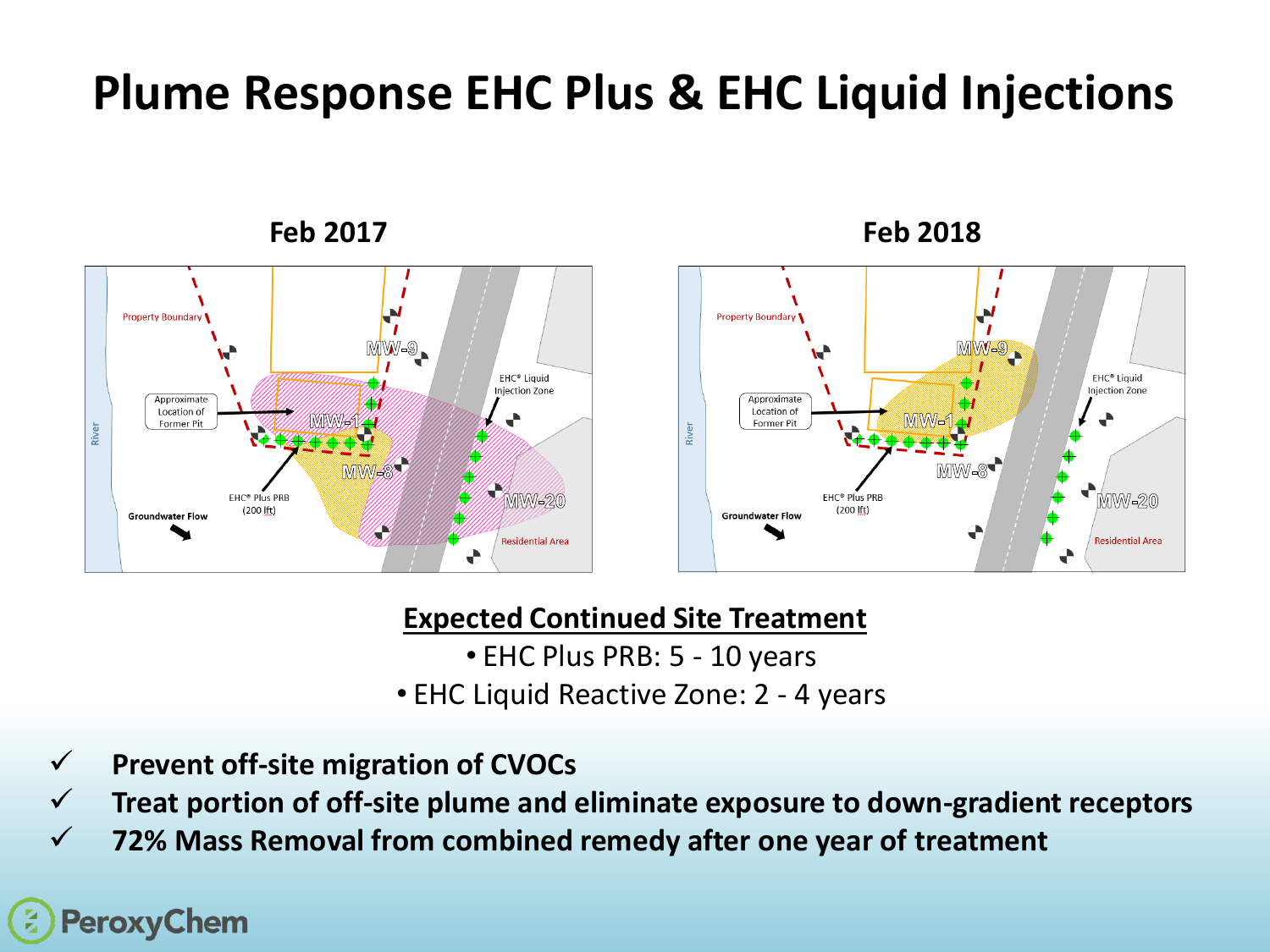## **Summary & Conclusions**

1) Highly aerobic aquifer turned anaerobic and reducing in 12 months.

2) Plume pulled back from the property line and off-site migration of TCE was prevented.

3) Post-injection geochemical parameter changes, MBTs and CSIA indicate that chemical and microbiological treatment of TCE and daughter products occurred in wells MW-1 / MW-8, under the influence of EHC Plus.

4) Concentration of **Dhc increased** by several orders of magnitude in key wells, under the influence of EHC Plus and EHC Liquid.

5) EHC Plus / EHC Liquid combined remedy met site-specific remedial objectives.

![](_page_13_Picture_6.jpeg)

![](_page_13_Picture_7.jpeg)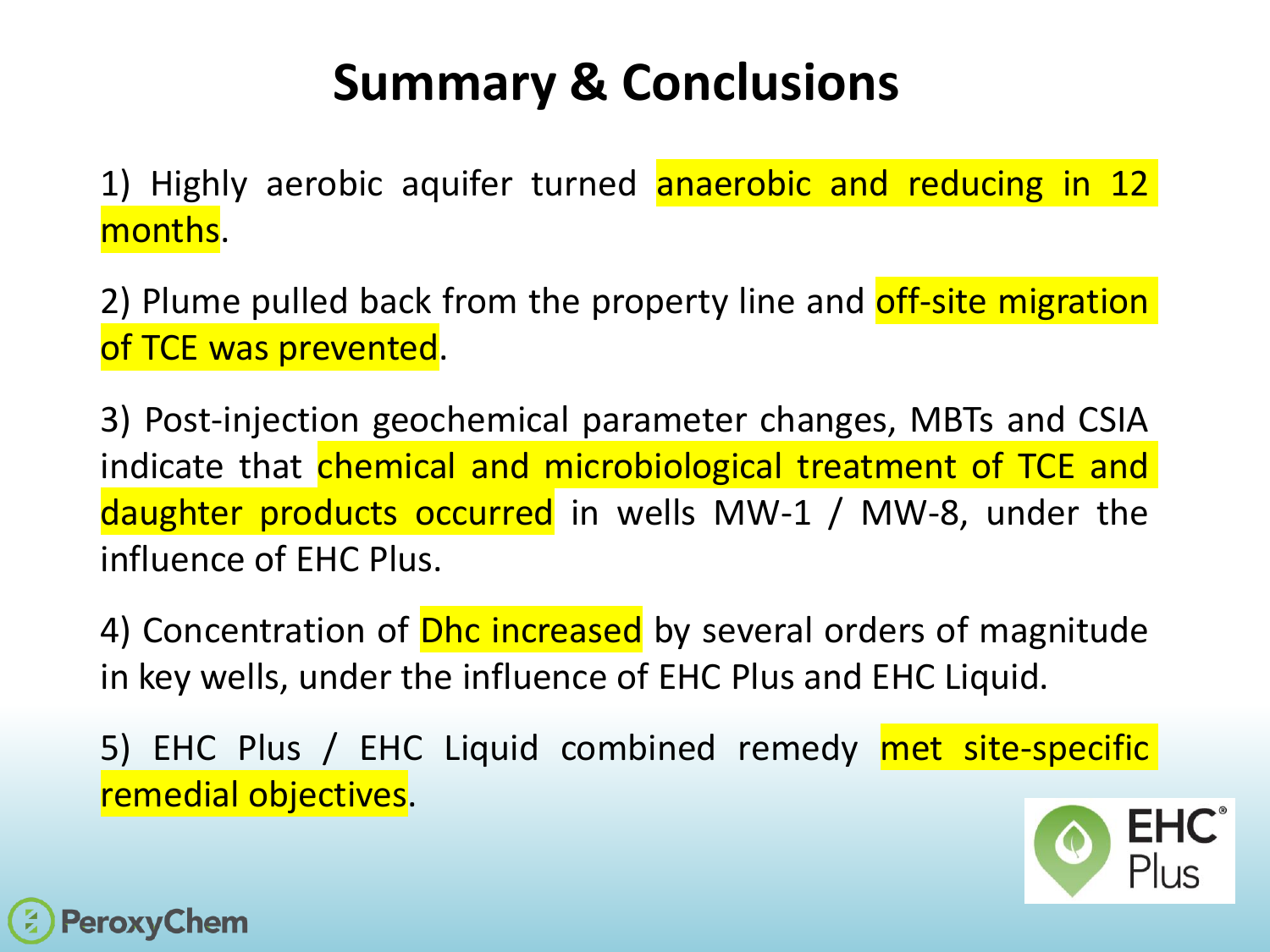## **EHC Plus - Applications**

### • **Permeable Reactive Barriers (PRBs) for Plume Control**:

EHC Plus has an estimated lifetime of 5 to 10 years in the subsurface, making it ideal for placement into PRBs to treat CVOCs under flow-through conditions.

**Hot Spot Applications**: EHC Plus can be used for Source Area treatment, where the product's adsorptive capability and longevity allows for continued treatment of contaminants – as they slowly back diffuse from the solid matrix to groundwater (typically observed at sites with high concentrations of sorbed mass / NAPL).

**Plume Treatment**: Designs with multiple reactive zones along the plume, for cost effective treatment of large dilute plumes.

### **Key Attributes:**

**Abiotic & Biotic Degradation Adsorptive capabilities pH Balanced Long lasting Field proven Quickly generates reducing conditions Minimal generation of intermediates**

![](_page_14_Picture_7.jpeg)